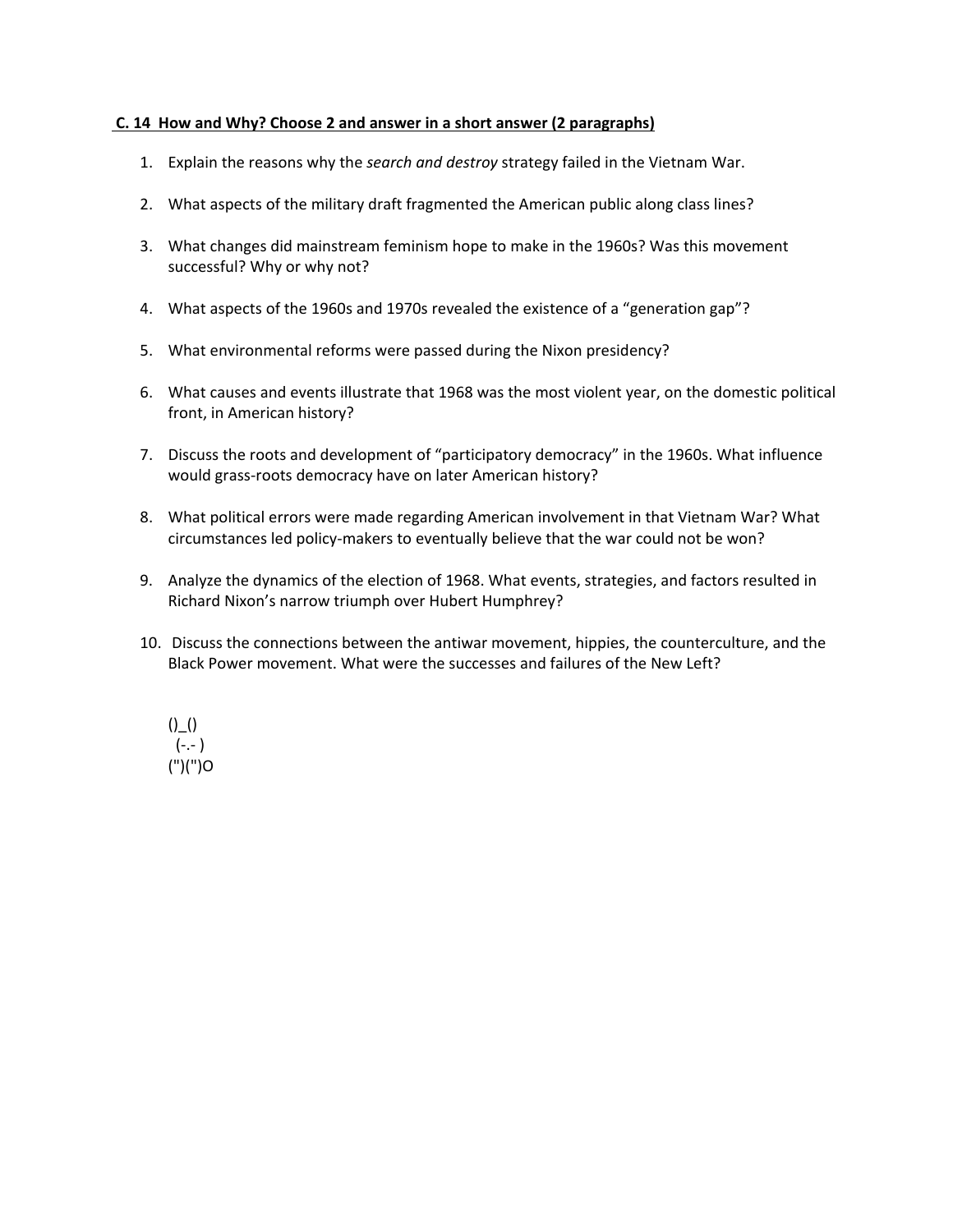Name: \_\_\_\_\_\_\_\_\_\_\_\_\_\_\_\_\_\_ Period:

## United States History Chapter 14 Review Questions

- 1. Why did the United States fail in Vietnam? What factors limited President Johnson's freedom of action there?
- 2. How did racial relations change between 1965 and 1970?
- 3. Why was 1968 a pivotal year for American politics and society?
- 4. What were the implications of détente? How and why did U.S. influence over the rest of the world change during the 1970s?
- 5. How did the backgrounds of President Johnson, Nixon, and Carter shape their successes and failures as national leaders?
- 6. Why was the "space race" important for the United States?